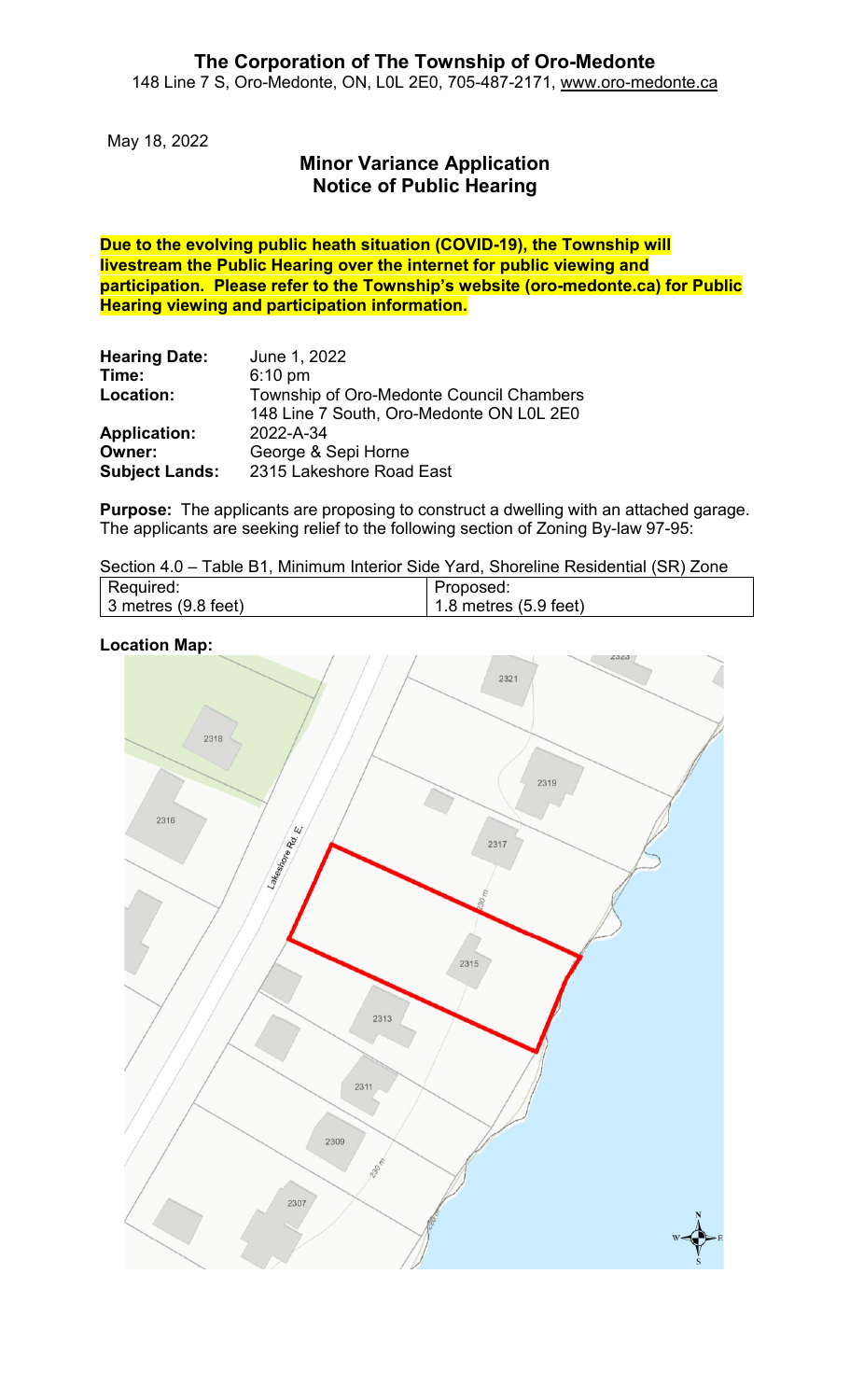## **Have Your Say:**

Input on the application is welcome and encouraged. For specific details regarding public participation during the meeting please check the Township website at [https://www.oro](https://www.oro-medonte.ca/municipal-services/planning-information)[medonte.ca/municipal-services/planning-information.](https://www.oro-medonte.ca/municipal-services/planning-information)

Written submissions can be made by:

- 1. Emailed to **planning@oro-medonte.ca** prior to or during the Public Hearing;
- 2. Dropped in the drop box at the Township Administration Office on Line 7 South;
- 3. Faxed to (705) 487-0133; or,
- 4. Mailed through Canada Post.

If a person or public body does not make oral submissions at the public hearing or make written submissions prior to the decision on this application, and subsequently submits an appeal of the decision, the Ontario Land Tribunal (OLT) may dismiss the appeal. If you wish to be notified of the decision of the Township of Oro-Medonte in respect to the application, you must make a written request.

Individuals who submit letters and other information to Council and its advisory bodies should be aware that all information, including contact information, contained within their communications may become part of the public record and may be made available through the agenda process, which includes publication on the Township's website.

Written submissions/requests should be directed to:

Township of Oro-Medonte 148 Line 7 South Oro-Medonte, Ontario L0L 2E0 Attn: Secretary Treasurer, Development Services [planning@oro-medonte.ca](mailto:planning@oro-medonte.ca)

#### **More Information:**

For further information, please contact the Secretary-Treasurer during regular office hours Monday to Friday 8:30 a.m. to 4:30 p.m. A copy of the Staff Report will be available to the public on May 27, 2022 on the Township's Web Site: [www.oro-medonte.ca](http://www.oro-medonte.ca/) or from the Development Services Department.

Andy Karaiskakis Secretary-Treasurer

## **Applicant's Site Plan (detail):**

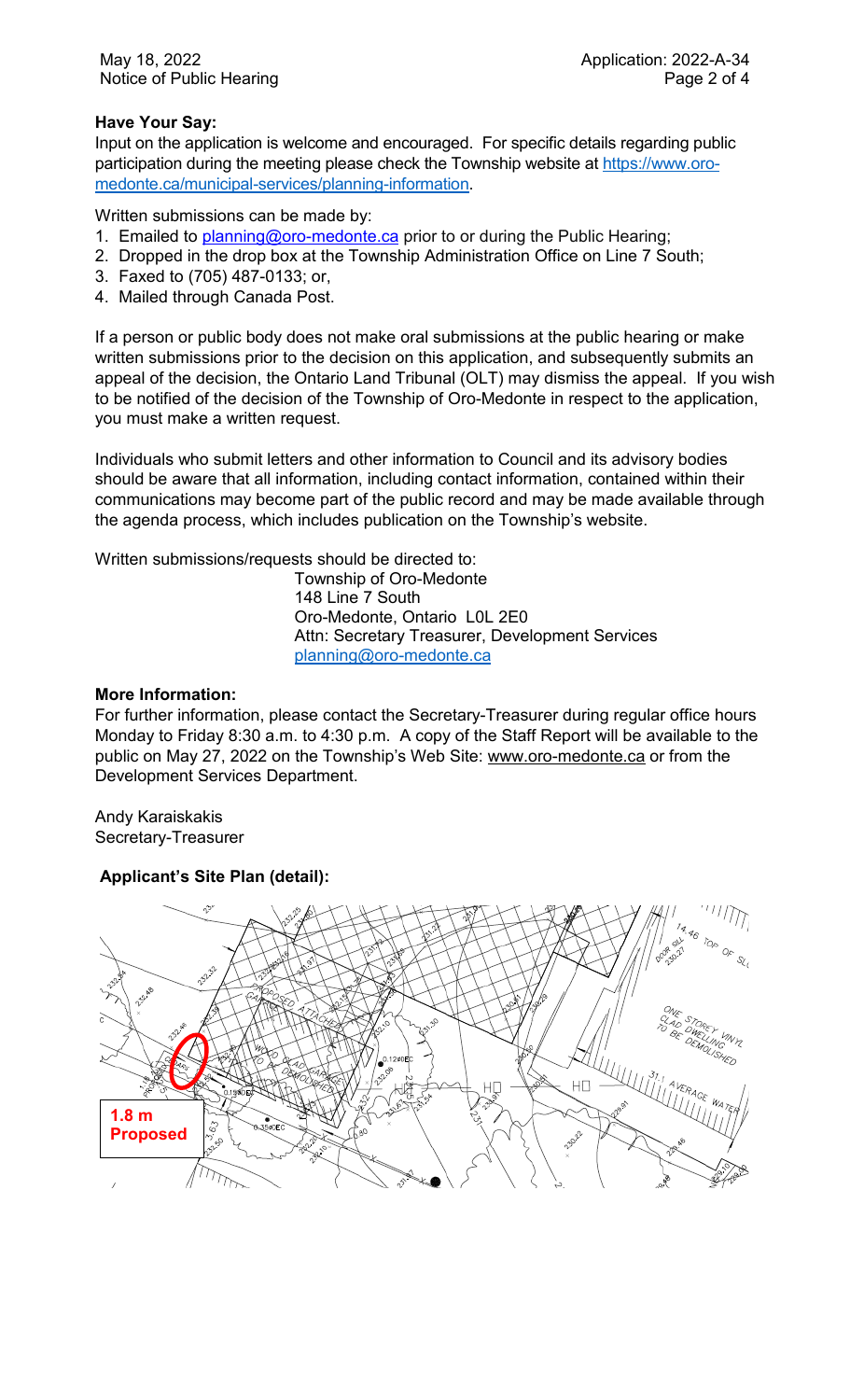# **Applicant 's Site Plan:**